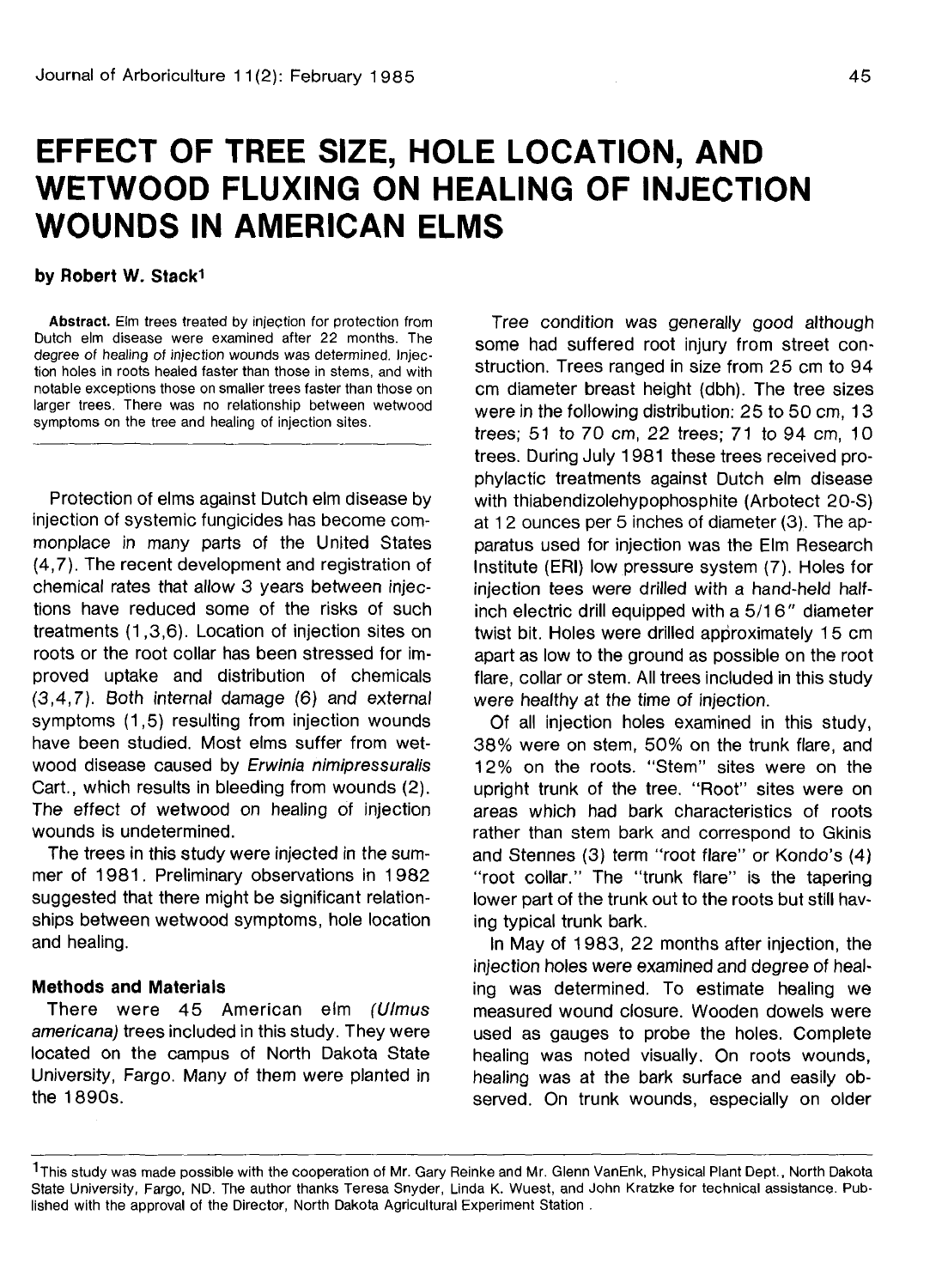trees with thick outer bark, the healing was deeper but still observable. Bleeding from injection holes was determined at the time healing measurements were made. Each tree was rated for the presence of slime fluxing or bark stains from wetwood bleeding. We used a wetwood rating system based on the external symptoms of the tree. From ground level we examined the trunk and main branches of each tree for wounds and cracks, the usual site of wetwood fluxing (2). A tree was placed in 'slight' category if a few wounds showed only minor fluxing and there were some non-fluxing wounds also present. If all wounds showed fluxing or if many wounds showed extensive fluxing, the tree was placed in the 'moderate-to-severe' category.

# **Results**

**Healing of injection wounds.** Tree size influenced healing of injection wounds. A larger proportion of the injection holes healed on the smaller trees than on the larger trees (Table 1). Healing of all injection wounds on a tree was also related to size (Table 1). Over 75% of the trees in the smaller size class had all injection holes completely healed, as compared to only 18% and 10%, respectively, of the trees in the two larger size classes.

Healing was also related to the position of the injection wound on the trees. More than 90% of injection wounds in roots healed in all tree size classes. As the injection site went higher on the tree, the rate of healing declined to 77% on the trunk flare and 61 % on the stem. This relationship was more pronounced on the larger trees. In the largest trees, less than half of the wounds on the stem had healed (Table 1). A chi-square contingency table analysis of the hole counts in the various classes showed that the two factors, position of holes and size of trees were independent and no interaction occurred between them. The effect of these two factors was cumulative, however, so that the best healing was with root injections on small trees (100%) and the poorest was with stem injections on large trees (45%).

Expression of wetwood symptoms was not related to tree size (data not shown). The degree of wetwood fluxing symptoms on the trees, regardless of size, did not appear to relate to the

healing of injection wounds (Table 2).

The number of injection holes showing bleeding was only 12%. The extent of bleeding was greatly influenced by the position of the injection wound and only slightly related to wetwood fluxing symptoms on the tree (Table 2). Bleeding was most common in stem wounds, less from those on the flare, and least on root wounds. There was no relationship detected between tree size and extent of bleeding of wounds.

**Table -1. Healing of injection wounds on American elm trees by tree size and wound site.**

| Injection site    | Percent of injection wounds completely healed<br>Tree size class (dbh) cm <sup>1</sup> |       |          | Mean <sup>2</sup> |
|-------------------|----------------------------------------------------------------------------------------|-------|----------|-------------------|
|                   | below 51 51-70                                                                         |       | above 70 |                   |
| Root              | 100.0                                                                                  | 92.3  | 95.4     | 94.4a             |
| Trunk flare       | 96.0                                                                                   | 73.3  | 79.5     | 77.9b             |
| Stem              | 91.0                                                                                   | 58.8  | 45.2     | 61.2c             |
| Mean <sup>2</sup> | 96.0a                                                                                  | 71.0b | 72.0b    |                   |

**Percent of trees with all injection holes completely healed** 76.9 18.2 10.0 33.3

1 There were 13 trees below 51 cm, 22 trees 51-70 cm, and 10 trees above 70 cm dbh.

2 Means followed by the same letter were not significantly different at  $P = 0.05$  when tested by the chi-square test.

**Table 2. Relationship of wetwood fluxing symptoms and injection site to bleeding of injection holes and healing.**

|                                | Degree of wetwood symptoms |                |                       |       |  |
|--------------------------------|----------------------------|----------------|-----------------------|-------|--|
|                                | None                       | Sliaht         | Moderate<br>to severe | Total |  |
| <b>Number of Trees</b>         | 13                         | 14             | 18                    | 45    |  |
| Injection Site                 | Percent of injection       | Mean 1         |                       |       |  |
|                                |                            | holes bleedina |                       |       |  |
| Root                           | Ω                          | n              | 3.0                   | 1.8a  |  |
| Trunk flare                    | 6.0                        | 5.1            | 14.0                  | 10.0b |  |
| Stem                           | 15.0                       | 14.0           | 23.0                  | 18.Oc |  |
| Mean <sup>1</sup> (all sites)  | 9.4a                       | 9.7a           | 19.0b                 |       |  |
| Percent of<br>injection wounds |                            |                |                       |       |  |
| healea                         | 70.                        | 76.            | 76.                   |       |  |

1. Means followed by different letters are significantly different at  $P = .05$  (chi square).